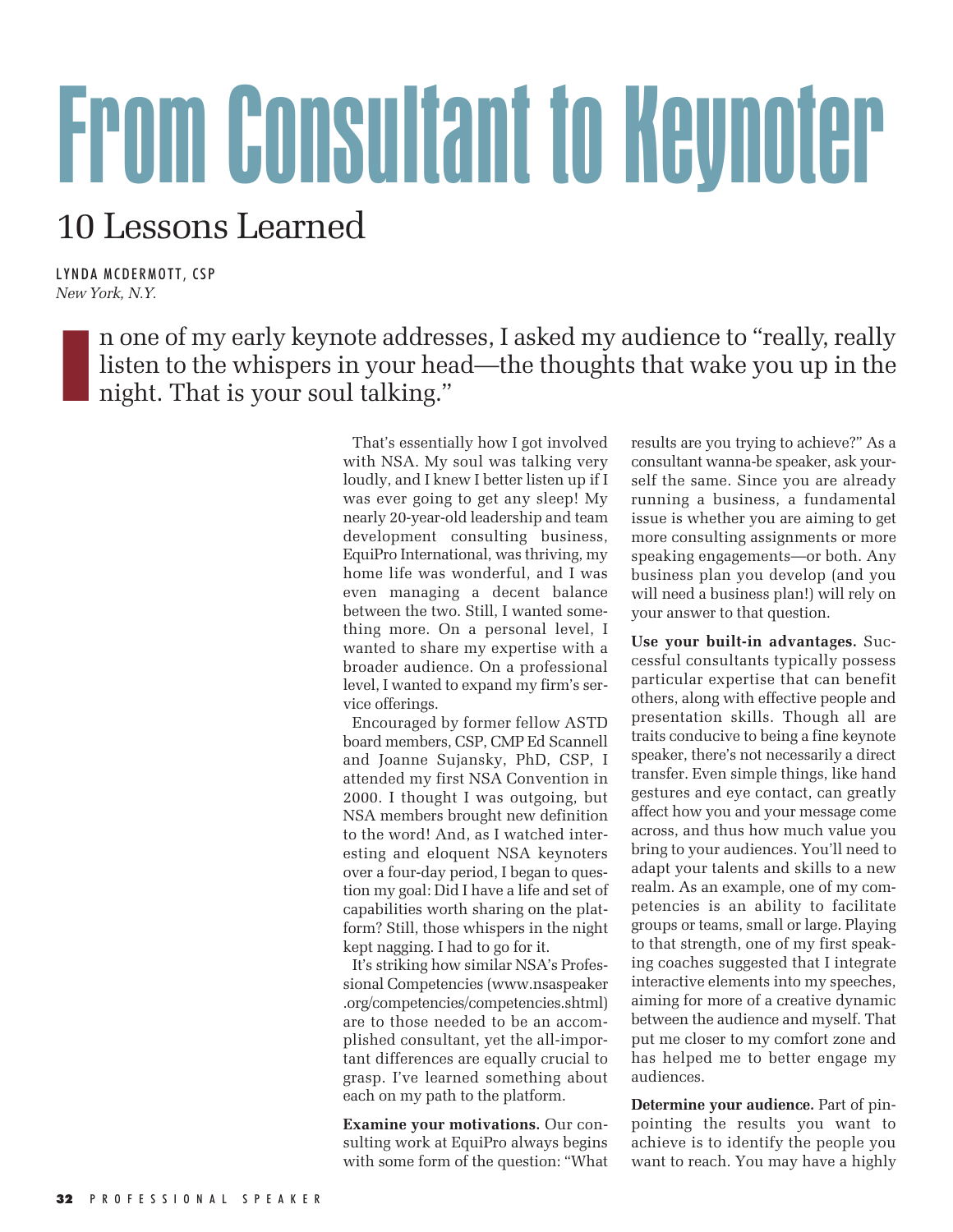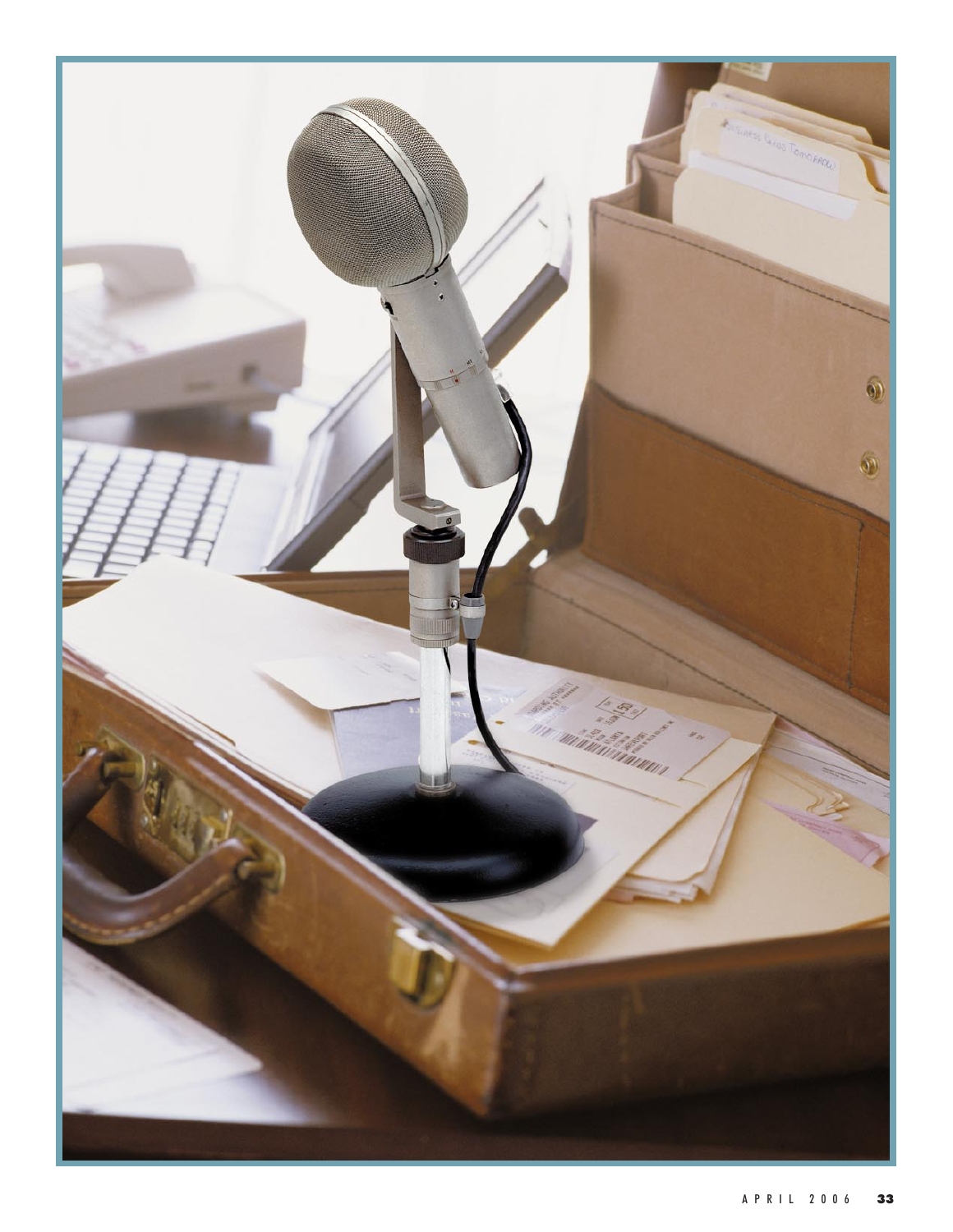specific focus on a certain industry, trade or topic, or a message that's pertinent to various groups or individuals. You also need to think about how far you want your message to travel: regional, national or international? Set both immediate and stretch goals. Then, tie those goals into the keynotes you compose. Some speakers generate one "work of art" presentation germane to diverse audiences. Being a consultant, my early inclination was to customize every speech I made, just as I tailor my consulting work to each client's needs. I quickly discovered the overload of that scenario. My solution was to create three to four core speeches, covering different areas of my expertise, which can be delivered "as is" or tweaked, as needed.

**Seek help—and go pro!** We get by with a little help from our friends—and from professionals. Accept that you've entered a brave new world, and don't try to maneuver the terrain by yourself. You must invest in your vision. Get the right people and systems in place. Whether you sign on with a speaker's bureau or hire a savvy PR person to your staff, you need experienced and dedicated help—especially when you're trying to run a consulting business at the same time. One of the best decisions I made was to partner with a speaker-focused marketing consultant/publisher (and her full-service firm) to help me build my Web site, get my name and message out, and of course, book me! Also a must is a firstrate videographer. I learned from experience that recruiting a relative with a shaky camera hand won't advance your cause! Finally, find yourself some good keynote coaches. I've worked with three coaches thus far—one who helped me mine the stories of my life that have relevancy to the expertise I want to share; another who helped me craft my first three keynotes; and now one who is helping me move to the next level of "edu-tainment" through storytelling.

**Build from your business.** Every consulting assignment you have provides fodder for the content and thrust of your keynote activities. Pay close attention to what the people you encounter in your work are hobnobbing about,



concerned about, grumbling about and excited about. Use personal feedback from your clients to discern areas where you have the most impact and to identify distinctive strengths and skills. The work you're doing as a consultant offers some of the best sources and resources to identify "hot topics" and stay on top of your game. Also, think separate but equal when it comes to marketing yourself. Let your clients know (subtly, not glaringly) about your new venture through usual channels your company Web site, newsletter, brochures, etc.—but develop another Web site and marketing materials specific to your keynoting activities. Your "two careers" can be linked, compatible and mutually supportive.

**And don't forget about your business!** For me, abandoning my consulting practice to pursue the speaking circuit is neither an option, nor a preference. But even if your goal is to segue from one to the other, your mainstay business (and reputation) must not suffer as a result of your new endeavors. You still need to tend to the basics—client relations, business and product development, etc.—and it's a definite balancing act. Especially early on, the tendency may be to take any and all speaking opportunities you are offered in order to gain experience and those valuable word-of-mouth referrals. Instead, take the time to step back and: (a) think strategically about which opportunities offer the best exposure, as measured against your goals; and (b)

make certain you have the staff in place to keep your consulting clients happy while you're out on the podium.

**Get involved and get noticed.** When making the shift to keynote speaker, you need to project your "new identity" into every viable venue possible. The good news is, as a consultant, you're already familiar with the ways and means (and importance) of marketing, branding, media placement and the like. So, you know the drill. Participate in professional associations—taking a backstage role if necessary, networking being key. Be visible and active in your community. Get quotes in business journals and time on radio shows. Snag an appearance on CNN or Oprah, i.e., whatever market your market views. And go with the academic tenet of "publish or perish." If making time to author articles and books is a problem, or if writing isn't your forte, then work with personal editors to polish your drafts or ghostwriters to speak on your behalf. Here again, whatever venues you choose, it's vital to connect with the right people to make it happen.

**Avoid a hard-sell cross-sell.** Every audience you greet will expect you to motivate, inform, enlighten—and, of course, entertain. But not every audience wants a sales pitch. While there's nothing wrong with trying to reap interest in your company's products and services through your keynotes, it's important to consider the context of any given speech and avoid delivering an infomercial. If an event is set up with the specific purpose of selling your latest seminar or plugging your latest book, go for it. Otherwise, hawking your wares at every other breath risks overkill and a real turnoff. The best approach, in most cases, it to advertise your expertise. Convince people that you know whereof you speak. Give people a valuable takeaway of the intellectual and emotional kind. That's when they'll take the time to follow up and learn more about what you and your company have to offer.

**Remember your roots.** Chances are, many of the steps you took to grow your consulting business, and much of the education or training you impart to clients in your everyday work, are